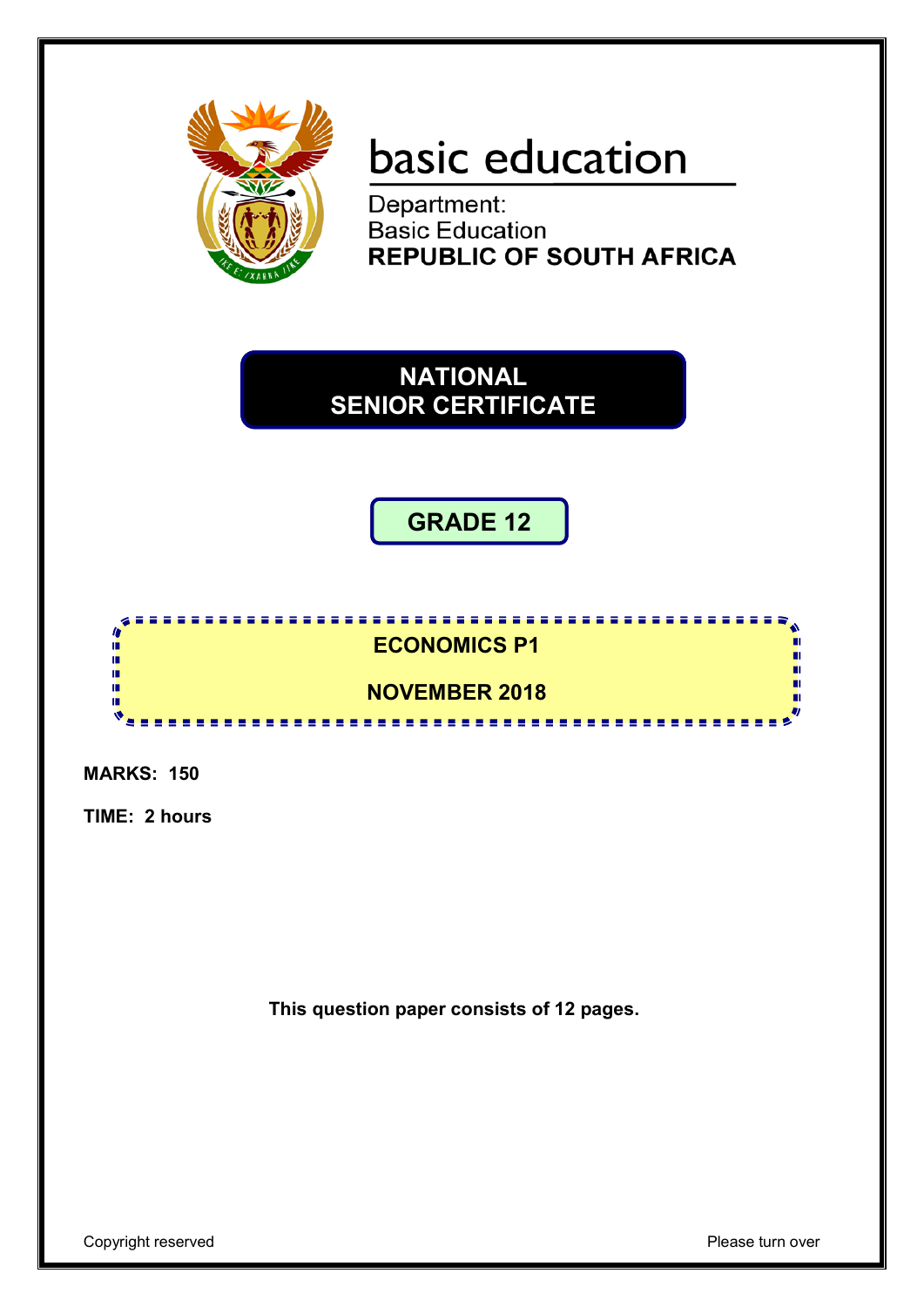#### **INSTRUCTIONS AND INFORMATION**

1. Answer FOUR questions as follows in the ANSWER BOOK:

SECTION A: COMPULSORY SECTION B: Answer TWO of the three questions. SECTION C: Answer ONE of the two questions.

- 2. Answer only the required number of questions. Answers in excess of the required number will NOT be marked.
- 3. Number the answers correctly according to the numbering system used in this question paper.
- 4. Write the question number above each answer.
- 5. Read the questions carefully.
- 6. Start EACH question on a NEW page.
- 7. Leave 2–3 lines between subsections of questions.
- 8. Answer the questions in full sentences and ensure that the format, content and context of your responses comply with the cognitive requirements of the questions.
- 9. Use only black or blue ink.
- 10. You may use a non-programmable pocket calculator.
- 11. Write neatly and legibly.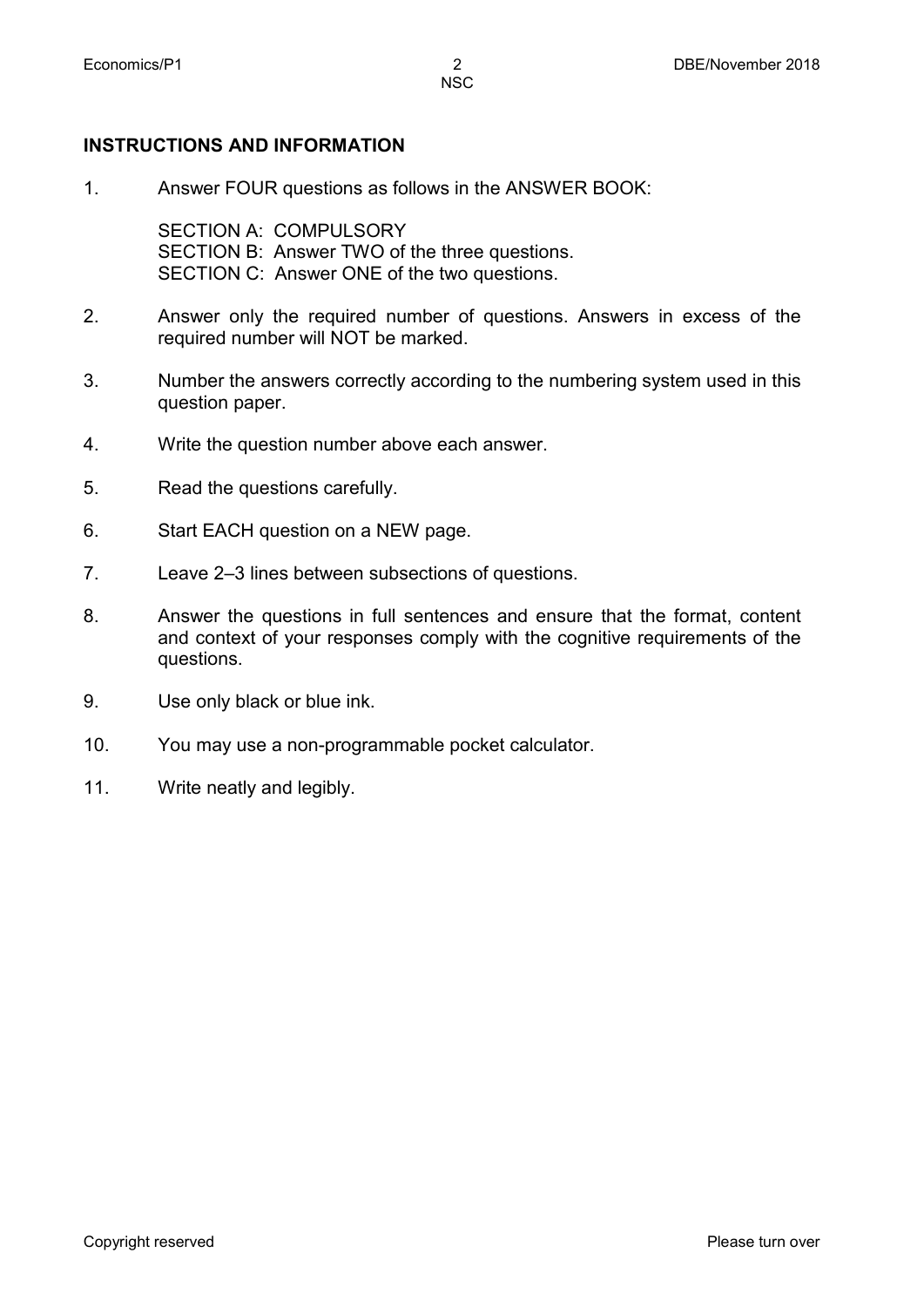#### **SECTION A (COMPULSORY)**

#### **QUESTION 1 30 MARKS – 20 MINUTES**

- 1.1 Various options are provided as possible answers to the following questions. Choose the answer and write only the letter (A–D) next to the question numbers (1.1.1 to 1.1.8) in the ANSWER BOOK, e.g. 1.1.9 D.
	- 1.1.1 An open economy is best described as a … sector economy.
		- A one
		- B two
		- $\mathcal{C}$ three
		- D four
	- 1.1.2 Investment is an example of a/an ... in the circular flow model.
		- A leakage
		- B injection
		- $\overline{C}$ withdrawal
		- D loss
	- 1.1.3 Fiscal policy is an action taken by government in respect of taxation and ... to influence economic activity.
		- A exchange control
		- B money supply
		- $\mathsf{C}$ expenditure
		- D. credit control
	- 1.1.4 Economies of scale are associated with …
		- A mass production.
		- B limited output.
		- C long-term average cost increases.
		- D increased wastage.
	- 1.1.5 Production by the citizens of a country, locally and abroad, is called the … product.
		- A gross national
		- B gross domestic
		- $\mathcal{C}$ net national
		- D net domestic
	- 1.1.6 A physically enclosed area next to a harbour or airport where production for exports is encouraged through incentives, is known as the …
		- A spatial development initiatives.
		- B industrial development zone.
		- C special economic zone.
		- D. foreign investment grant.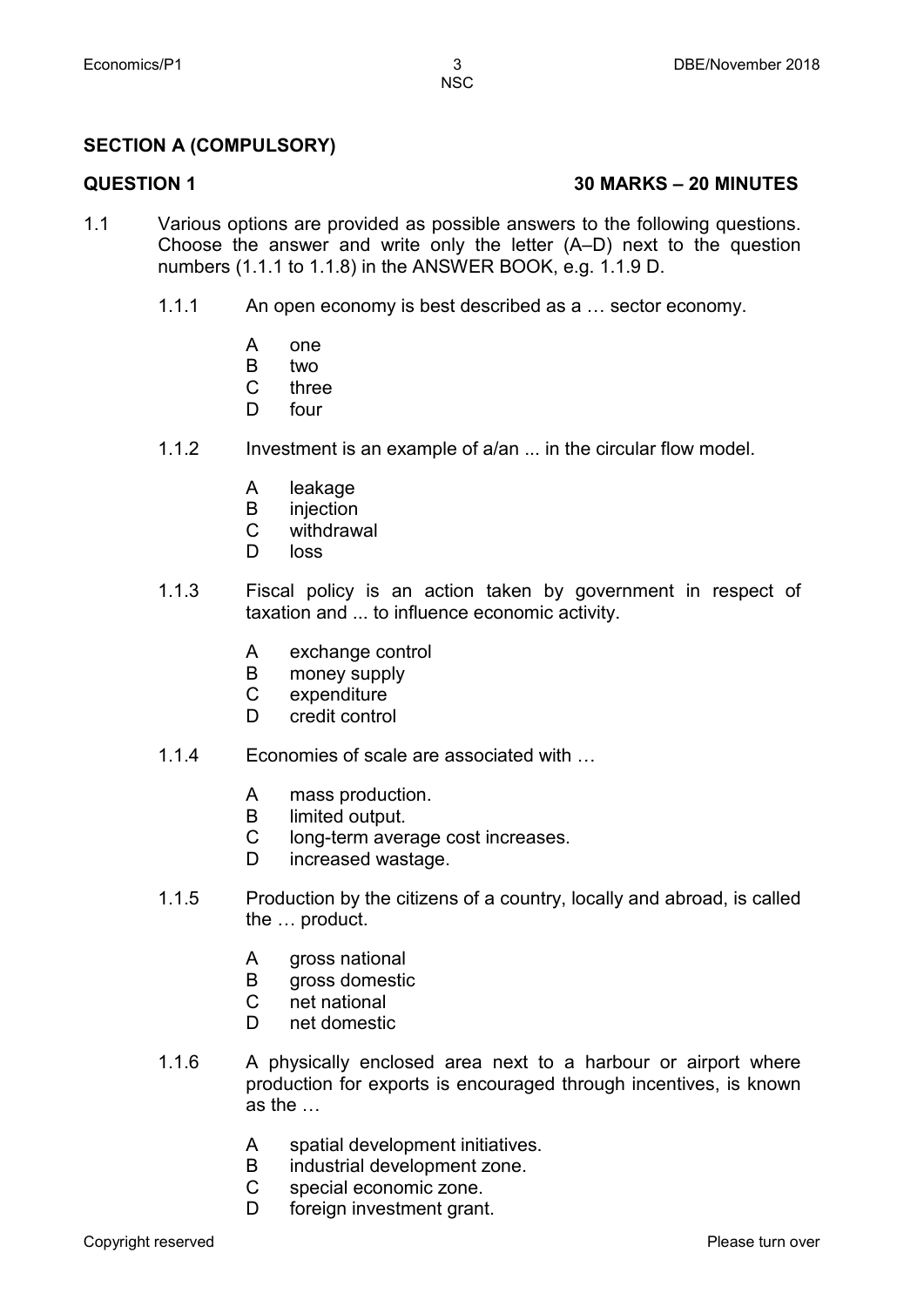- 1.1.7 The comparison of a country's export prices with import prices by means of indexes is referred to as the …
	- A exchange rate.
	- B conditions of trade.
	- $\overline{C}$ terms of trade.
	- D inflation rate.
- 1.1.8 Economic development is measured in terms of the …
	- A per capita gross domestic product.
	- B increase in the productive capacity.
	- C nominal gross domestic product.
	- D money supply.  $(8 \times 2)$  (16)
		-
- 1.2 Choose a description from COLUMN B that matches the item in COLUMN A. Write only the letter (A–I) next to the question numbers (1.2.1 to 1.2.8) in the ANSWER BOOK.

| <b>COLUMN A</b> |                                         | <b>COLUMN B</b> |                                                                                                                    |  |
|-----------------|-----------------------------------------|-----------------|--------------------------------------------------------------------------------------------------------------------|--|
| 1.2.1           | Nationalisation                         | A               | number of years a person will live after birth                                                                     |  |
| 1.2.2           | Medium-term<br>expenditure<br>framework | B               | persuasion of banks by the South African<br>Reserve Bank (SARB)                                                    |  |
| 1.2.3           | System of national<br>accounts          | C.              | indicator used to measure the change in the<br>price of goods produced locally when it<br>leaves the factory floor |  |
| 1.2.4           | Money flows                             | D               | measures income inequality and wealth                                                                              |  |
| 1.2.5           | Protectionism                           | E.              | movement of income and expenditure<br>between participants in the economy                                          |  |
| 1.2.6           | Gini coefficient                        | F               | shows income and expenditure estimates                                                                             |  |
| 1.2.7           | Life expectancy                         |                 | for a three-year period                                                                                            |  |
| 1.2.8           | Production price<br>index               | G               | prescribed by the United Nations to compile<br>gross domestic product figures                                      |  |
|                 |                                         | H.              | trade policy that tries to keep the domestic<br>economy safe by restricting the import of<br>goods and services    |  |
|                 |                                         |                 | transfer of functions and ownership of<br>entities from the private to the public sector<br>(8 x 1)                |  |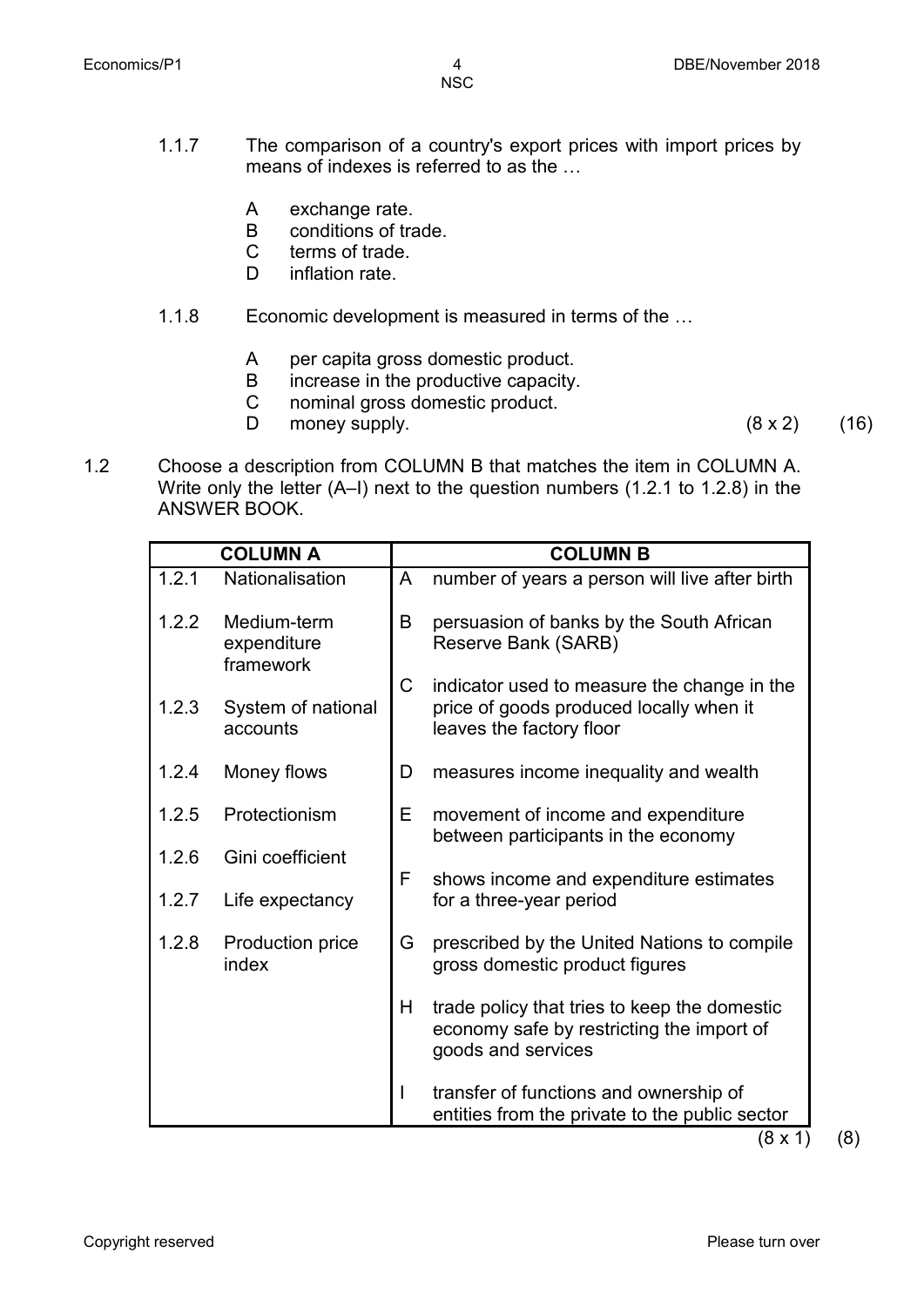- 1.3 Give ONE term for EACH of the following descriptions. Write only the term next to the question numbers (1.3.1 to 1.3.6) in the ANSWER BOOK. Abbreviations, acronyms and examples will NOT be accepted.
	- 1.3.1 A systematic record of all trade and financial transactions between one country and other countries for a particular period of time
	- 1.3.2 Money paid by the government to a person/institution without any counterperformance
	- 1.3.3 When a product is sold on a foreign market at a price that is lower than the cost of production in the country of origin
	- 1.3.4 Increase in the productive capacity of a country
	- 1.3.5 The rate at which commercial banks borrow money from the South African Reserve Bank
	- 1.3.6 The policy that aims to stabilise prices by combating inflation  $(6 \times 1)$ inflation  $(6 \times 1)$  (6)

### **TOTAL SECTION A: 30**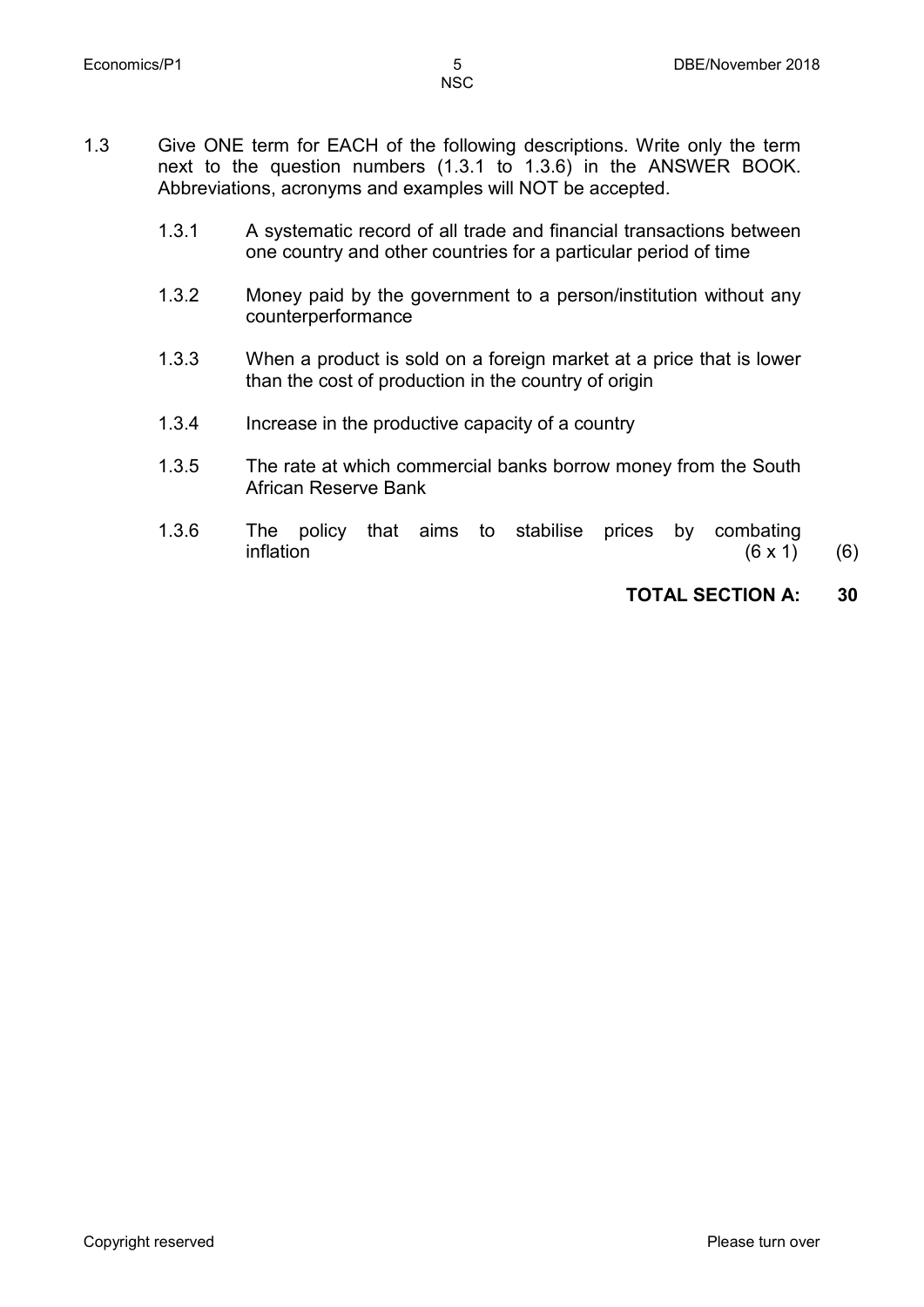#### **SECTION B**

Answer any TWO of the three questions in this section in the ANSWER BOOK.

#### **QUESTION 2: MACROECONOMICS 40 MARKS – 30 MINUTES**

- 2.1 Answer the following questions.
	- 2.1.1 Name the TWO financial markets in the circular-flow model.  $(2 \times 1)$  (2)
	- 2.1.2 What effect will a decrease in income levels have on international trade? (1 x 2) trade?  $(1 \times 2)$  (2)
- 2.2 Study the graph below and answer the questions that follow.

#### **EXCHANGE RATES – THE RAND IS AT THE MERCY OF THE MARKET**



| 2.2.1 | Identify the exchange rate system in the graph above.                                                              | (1) |
|-------|--------------------------------------------------------------------------------------------------------------------|-----|
| 2.2.2 | What was the original rand/dollar exchange rate before the<br>demand for US dollars increased?                     | (1) |
| 2.2.3 | Briefly describe the term exchange rate.                                                                           | (2) |
| 2.2.4 | How has the increased demand for US dollars affected the value of<br>the rand?                                     | (2) |
| 2.2.5 | What could the South African Reserve bank do to strengthen the<br>value of the rand against the dollar?<br>(2 x 2) | (4) |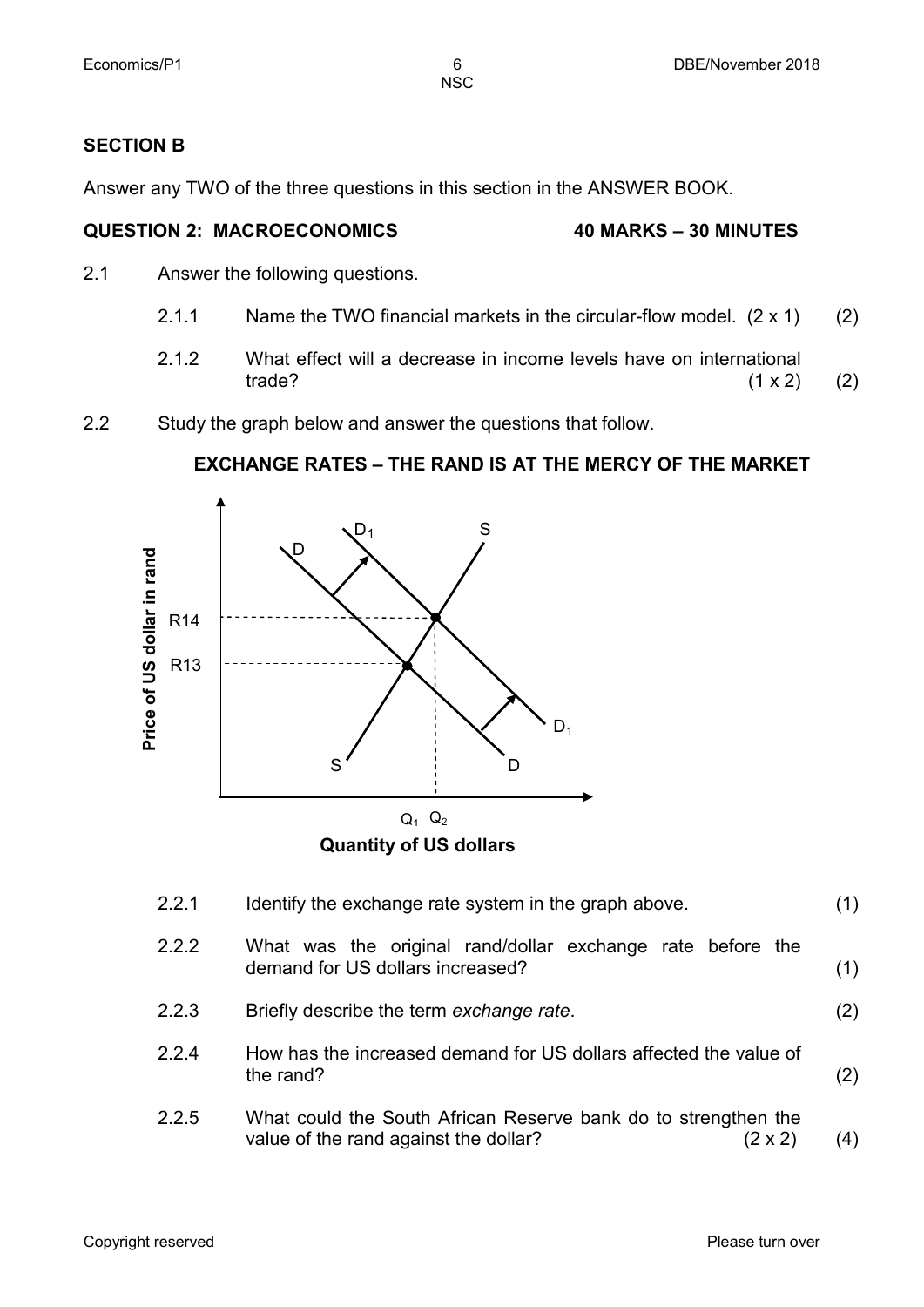2.3 Study the table below and answer the questions that follow.

| NATIONAL ACCOUNT AGGREGATES - SOUTH AFRICA |                  |  |  |
|--------------------------------------------|------------------|--|--|
| <b>SUMMARY OF GROSS DOMESTIC PRODUCT</b>   | <b>R</b> million |  |  |
| (AT CURRENT PRICES)                        | 2016             |  |  |
| Compensation of employees                  | 2 0 51 3 26      |  |  |
| Net operating surplus                      | 1 130 210        |  |  |
| Consumption of fixed capital               | 613 605          |  |  |
| Gross value added at factor cost           | 3 795 141        |  |  |
| Other taxes on production                  | 86 008           |  |  |
| Other subsidies on production              | 9935             |  |  |
| Gross value added at basic prices          | 3 871 214        |  |  |
| Taxes on products                          | 484 059          |  |  |
| Subsidies on products                      | 16 4 15          |  |  |
| Gross domestic product at market prices    | 'A)?             |  |  |

[Source: *Quarterly Bulletin SARB*, June 2017]

2.3.1 Identify the factor of production in the table above that receives the biggest portion of the national income. (1) 2.3.2 Which method was used to calculate the figures above? (1) 2.3.3 Briefly describe the term *basic prices*. (2) 2.3.4 Briefly explain how subsidies can influence production. (2) 2.3.5 Calculate the gross domestic product at market prices (A). Show ALL calculations. (4) 2.4 Briefly discuss *pricing policy* and *parastatals* as problems of public sector provisioning.  $(2 \times 4)$  (8) 2.5 Calculate the change in aggregate income if there is an injection of R20 billion into the economy with a marginal propensity to save of 0,3. Show how the multiplier effect could influence the government to create more jobs. Show ALL calculations. (8)

**[40]**

Copyright reserved **Please turn over the Copyright reserved** Please turn over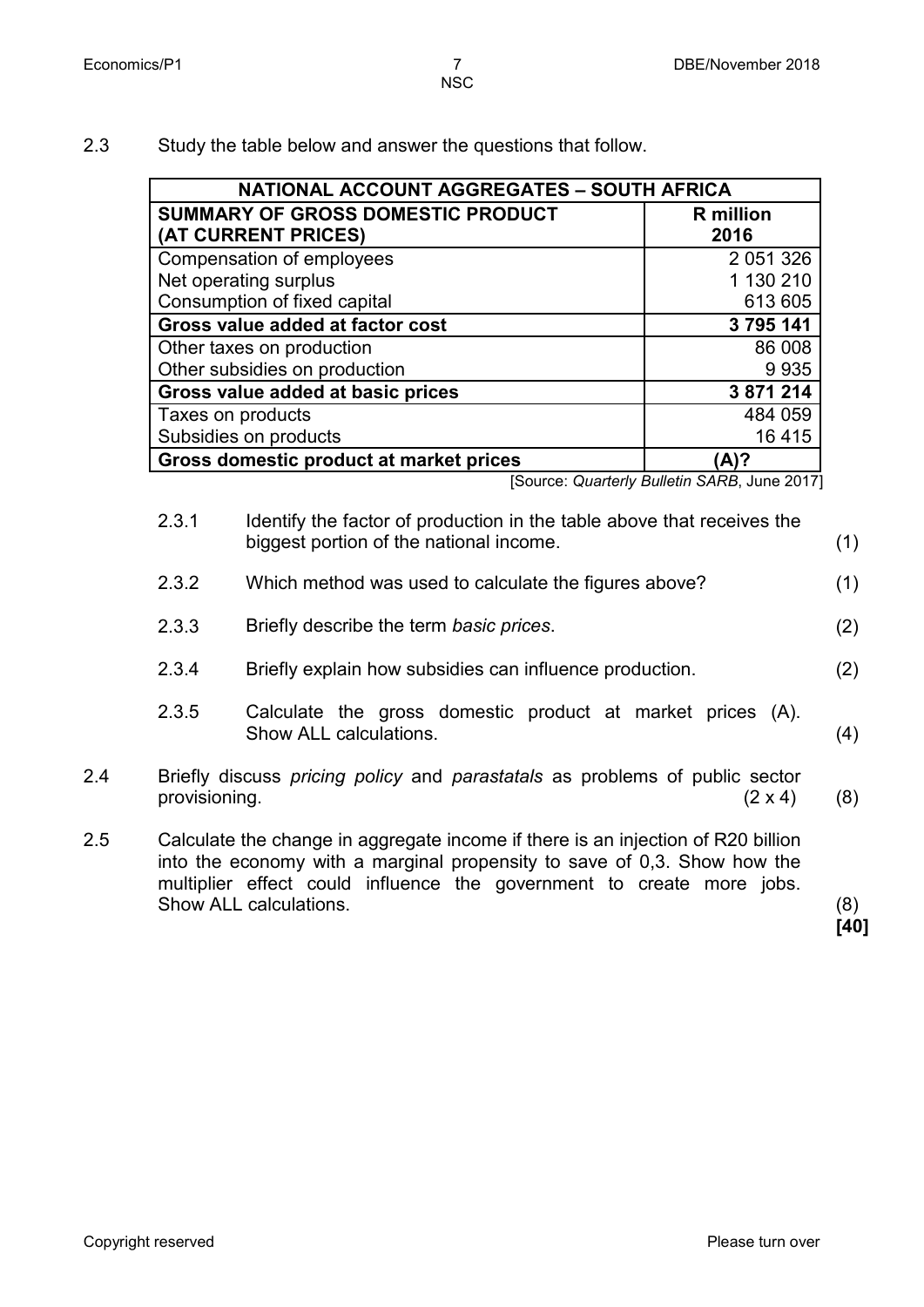#### **QUESTION 3: ECONOMIC PURSUITS 40 MARKS – 30 MINUTES**

- 3.1 Answer the following questions.
	- 3.1.1 Name any TWO redress policies that South Africa has used since<br>1994. (2 x 1)  $1994.$  (2 x 1) (2)
	- 3.1.2 What effect will increased urbanisation have on the economy?<br>(1 x 2)  $(1 \times 2)$  (2)
- 3.2 Study the cartoon below and answer the questions that follow.



<sup>[</sup>Adapted from www.wikipedia, 2016]

- 3.2.1 Name any ONE agricultural product exported to countries in the north. north. (1)
- 3.2.2 Give any reason for the poor economic conditions of the countries  $\int$  in the south. (1)
- 3.2.3 Briefly describe the term *North-South divide*. (2)
- 3.2.4 Explain *standards of living* of countries in the Northern Hemisphere. (2)
- 3.2.5 What positive impact will globalisation have on the North-South<br>divide? (2 x 2) divide?  $(2 \times 2)$  (4)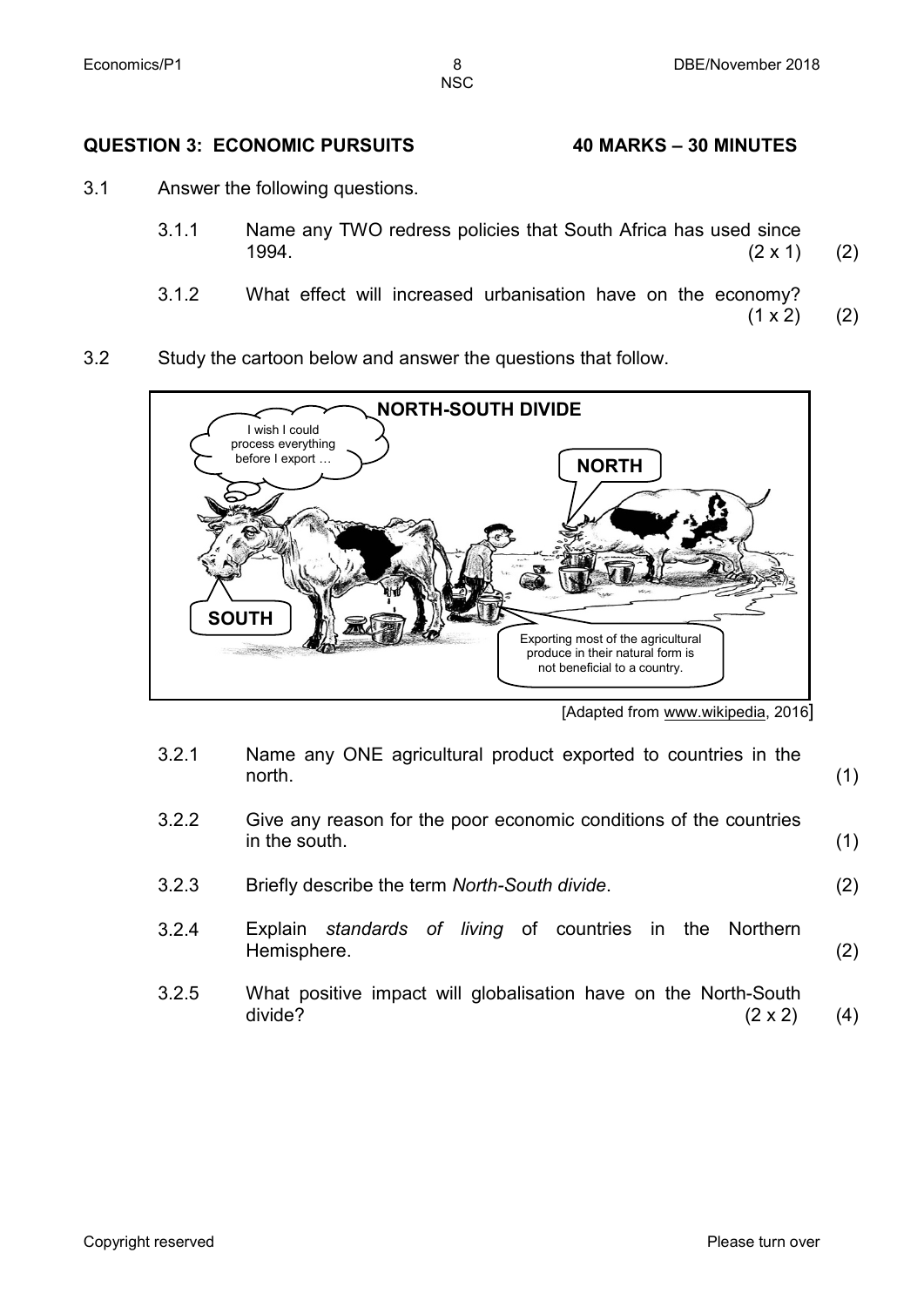3.3 Study the extract below and answer the questions that follow.

#### **SMALL BUSINESS DEVELOPMENT IN SOUTH AFRICA**

Small, medium and microenterprises are the engines of growth in South Africa, and contribute between 52% and 57% of the GDP. It provides 60% of all jobs, compared to the corporate and public sectors combined. The government provides training, employment subsidies and financing to **SMMFs** 

#### [Adapted from *Stats SA Quarterly Labour Force Survey*, 2016]

- 3.3.1 What positive effect could small business development have on markets? (1)
- 3.3.2 Why is it important that the government provides financial aid to SMMEs? (1)
- 3.3.3 Briefly describe the term *economically active population.* (2)
- 3.3.4 Briefly explain how the Department of Trade and Industry (DTI) supports small business development in South Africa. (2)
- 3.3.5 How can the establishment of more SMMEs be promoted in South Africa? (2 x 2) (4)
- 3.4 How can the Critical Infrastructure Programme (CIP) and the Foreign Investment Grant (FIG) improve industrial development in South Africa?  $(2 \times 4)$  (8)
- 3.5 Evaluate the potential success of special economic zones in South Africa. (8)

**[40]**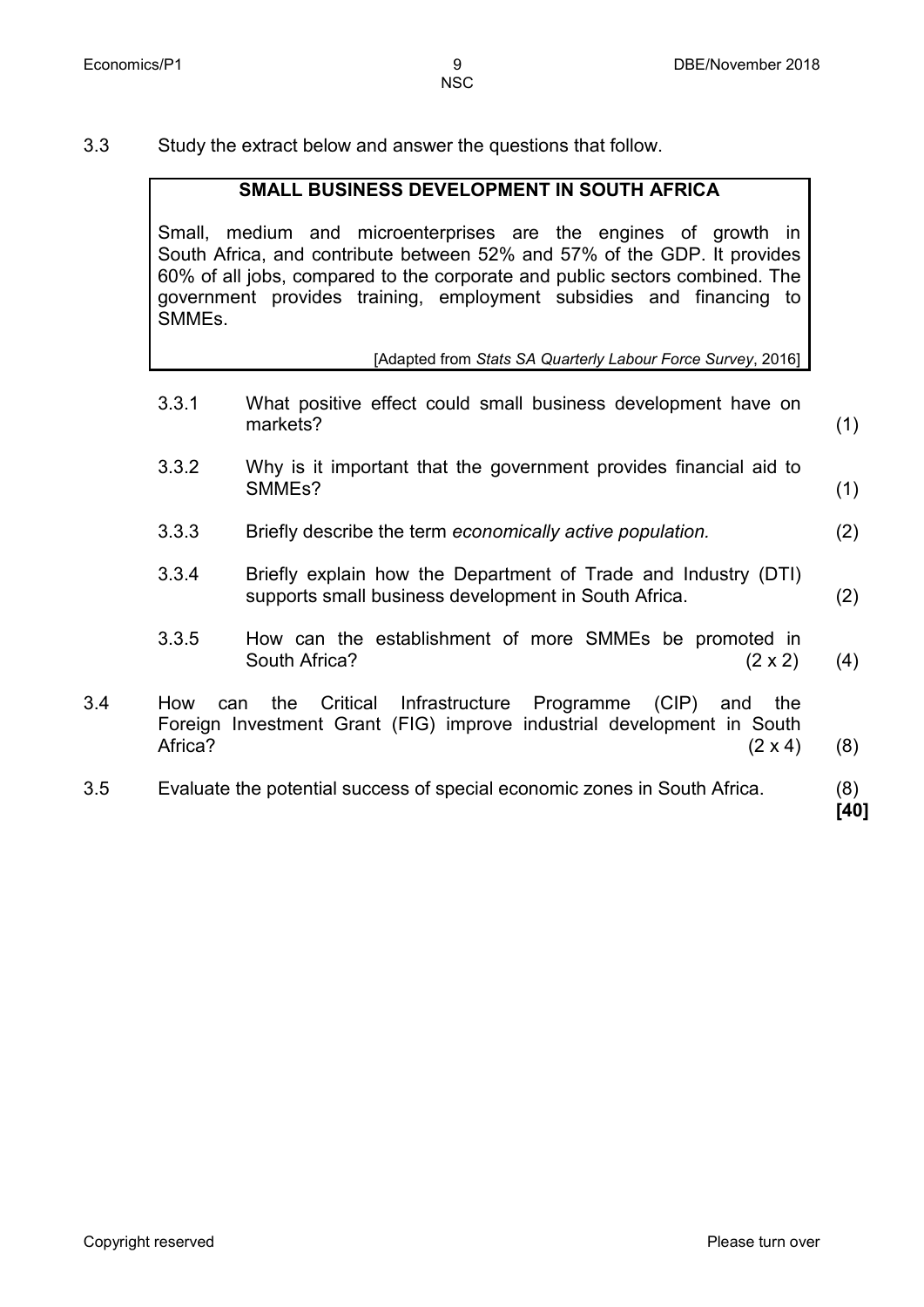#### **QUESTION 4: MACROECONOMICS AND ECONOMIC PURSUITS 40 MARKS – 30 MINUTES**

- 4.1 Answer the following questions.
	- 4.1.1 Give any TWO examples of production indicators. (2 x 1) (2)
	- 4.1.2 Why do developed countries favour the idea of free trade?  $(1 \times 2)$  (2)
		-
- 4.2 Study the graph below and answer the questions that follow.



4.2.1 Identify the curve in the graph above. (1) 4.2.2 At what tax rate will government revenue be maximised? (1) 4.2.3 How much revenue will the government receive if the tax rate is 100%? is 100%?  $(2)$ 4.2.4 What effect will a decrease in the tax rate from 65% to 45% have on tax revenue? (2) 4.2.5 What consequences could a 1% VAT increase have on the

different role players in the South African economy? (2 x 2) (4)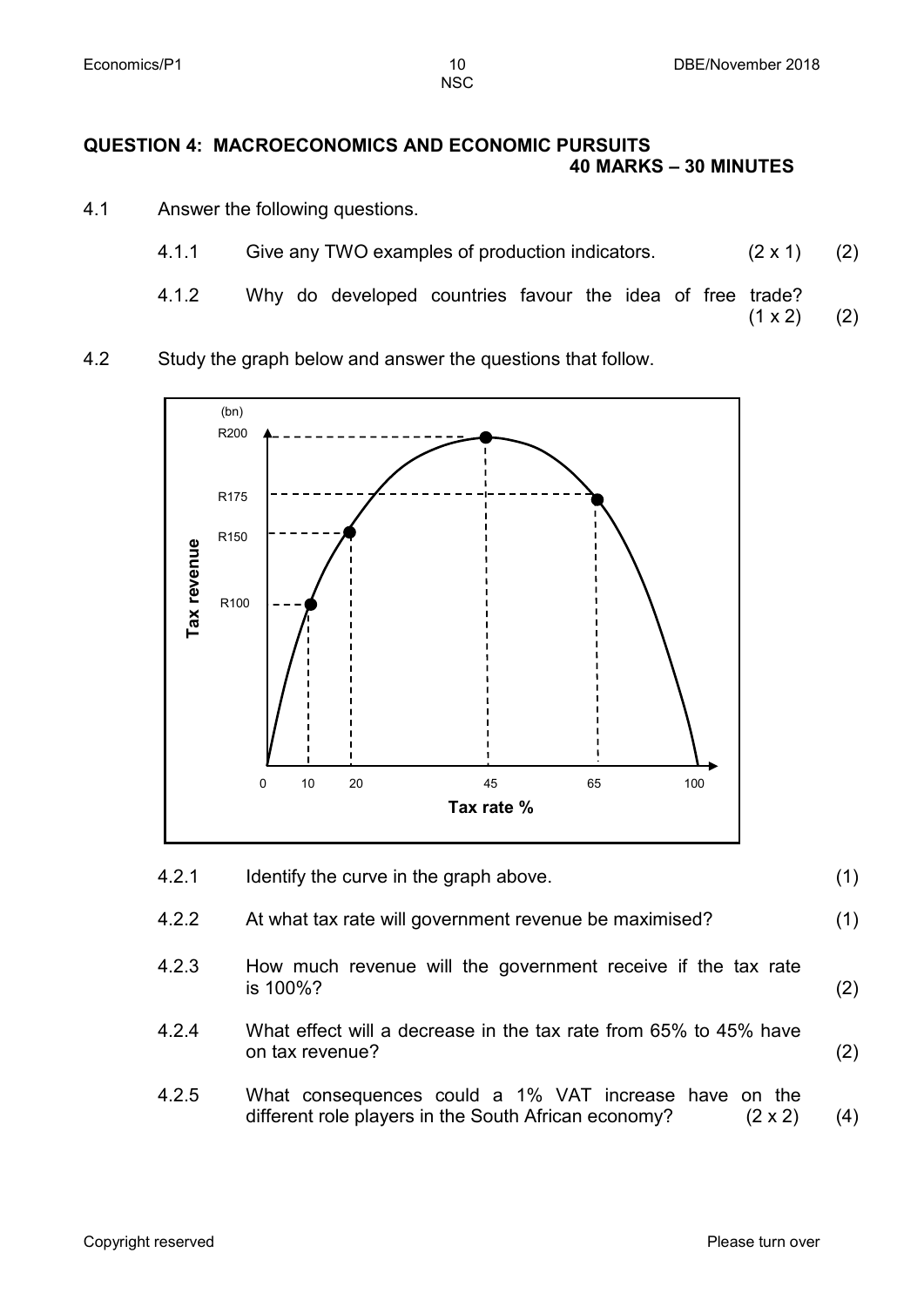4.3 Study the bar graph below and answer the questions that follow.

## **GROSS DOMESTIC PRODUCT – AN ECONOMIC INDICATOR**

|              | first quarter of 2016* |                   |
|--------------|------------------------|-------------------|
|              | Agriculture            | 22,2%             |
|              | Mining                 | 12,8%             |
| GDP<br>-0,7% | $-0,1%$                | Personal services |
|              | $-0,6%$                | Government        |
|              | $-1,2%$                | Finance           |
|              | $-1,3%$                | Construction      |
|              | $-1,6%$                | Transport         |
|              | $-3,7%$                | Manufacturing     |
|              | $-4,8%$                | Electricity       |
|              | $-5,9%$                | Trade             |

[Adapted from *Stats SA GDP*, 2017]

|     | 4.3.1 | Which figure indicates that the GDP growth rate was not<br>satisfactory?                                      | (1)         |
|-----|-------|---------------------------------------------------------------------------------------------------------------|-------------|
|     | 4.3.2 | Identify the sector that contributed least to the GDP above.                                                  | (1)         |
|     | 4.3.3 | Give a reason why trade performed so poorly in respect of the<br>total GDP.                                   | (2)         |
|     | 4.3.4 | Why are only real GDP figures used to compare economic<br>production that occurred in different years?        | (2)         |
|     | 4.3.5 | What can the South African government do to ensure a better<br>economic growth performance?<br>$(2 \times 2)$ | (4)         |
| 4.4 |       | Briefly discuss <i>health</i> as a social indicator.<br>$(4 \times 2)$                                        | (8)         |
| 4.5 |       | How can developing countries ensure the survival of labour-intensive<br>industries in a global economy?       | (8)<br>[40] |

**TOTAL SECTION B: 80**